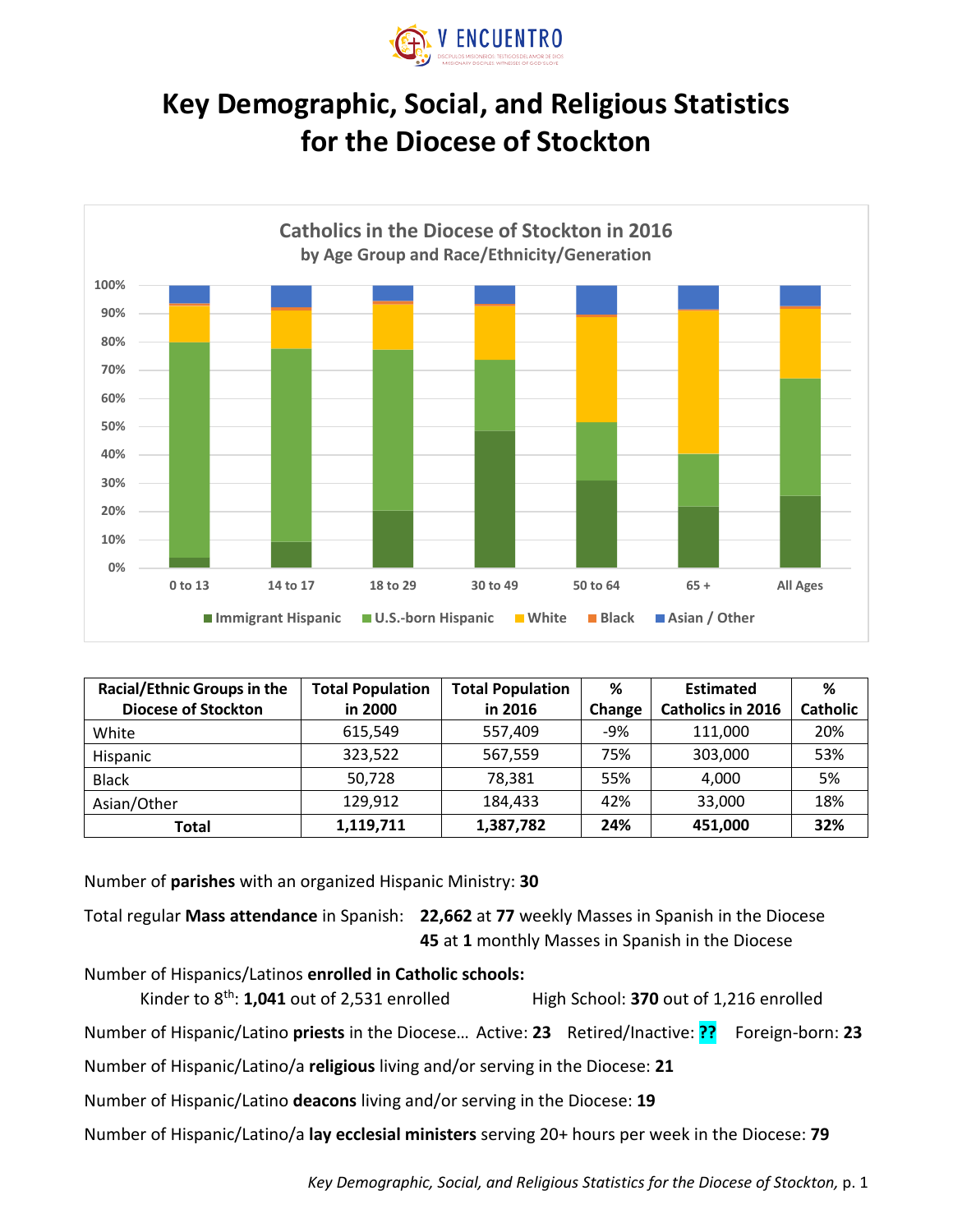

## **Public Data from the U.S. Census Bureau's American Community Survey for the Geographic Territory Covered by the Diocese of Stockton**





Median Hispanic Household Income: **\$40,500** Median White Household Income: **\$65,500**







*Key Demographic, Social, and Religious Statistics for the Diocese of Stockton,* p. 2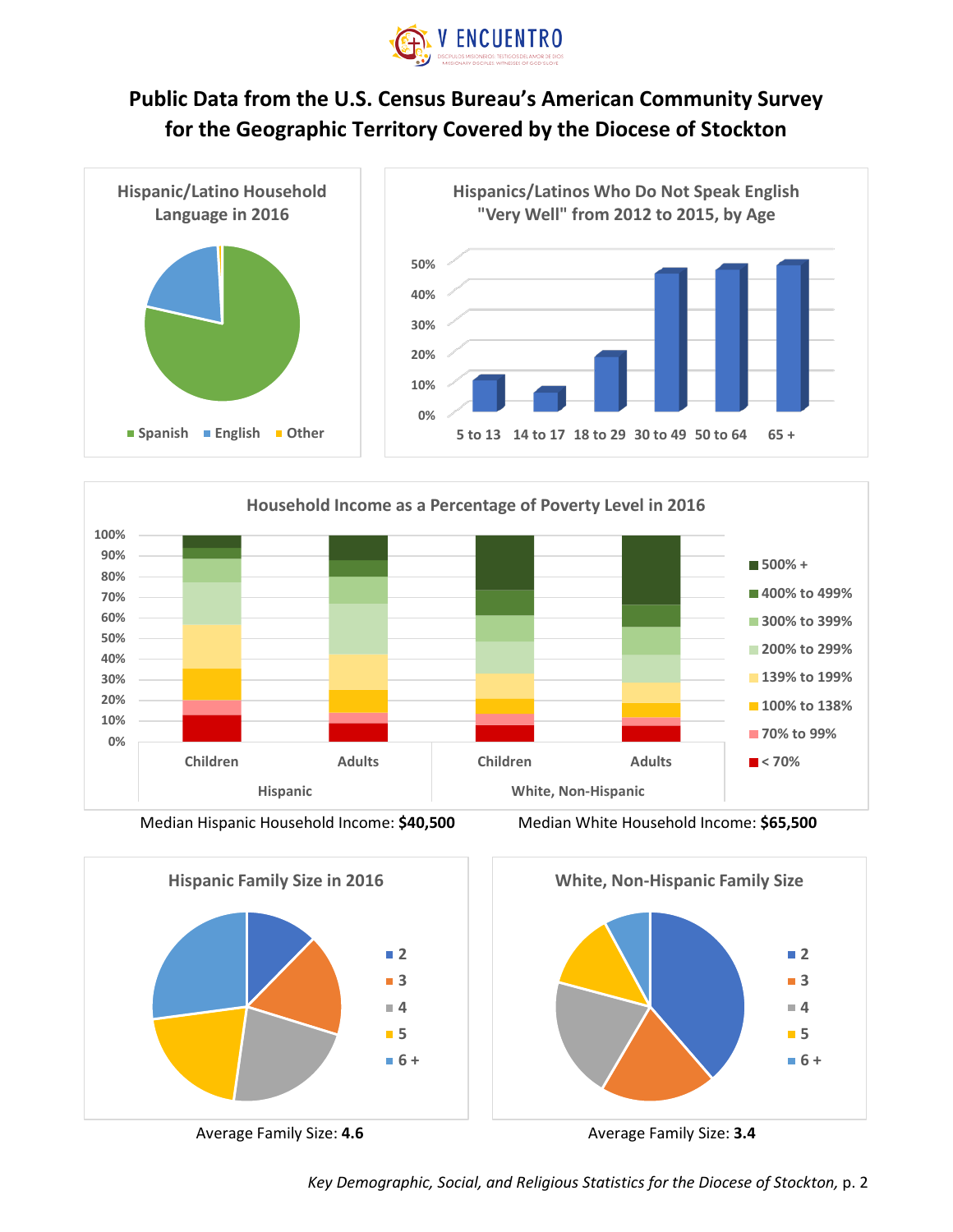



Key Demographic, Social, and Religious Statistics for the Diocese of Stockton, p. 3